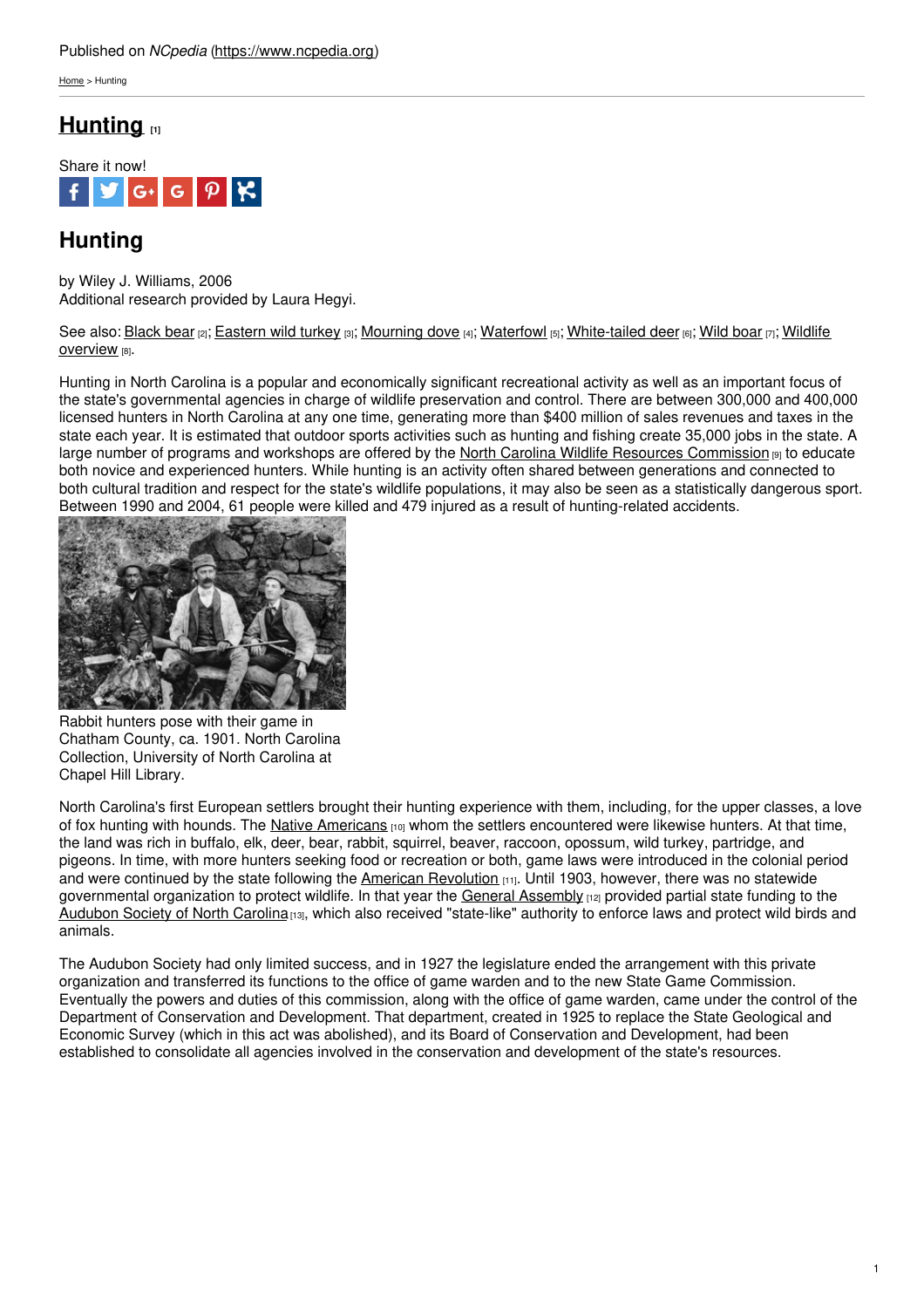

A duck hunter crouches inside a blind at Currituck, 1944. Courtesy of North Carolina Office of Archives and History,<br>Raleigh.

In 1947 the General Assembly established the North Carolina Wildlife Resources Commission as a separate, semiautonomous agency to manage, protect, regulate, and restore the state's wildlife resources and to administer all applicable laws. The commission absorbed the corresponding functions of all agencies that had previously dealt with wildlife conservation and restoration. In 1997 the Wildlife Resources Commission became a part of the Department of [Environment](https://www.ncpedia.org/environment-and-natural-resources) and Natural Resources  $H_1$ . It is responsible for the sale of hunting and fishing licenses to residents and nonresidents, setting and implementing qualifications for its agents, promoting boating safety, and the preservation of endangered species in consonance with the federal [Endangered](http://www.epa.gov/lawsregs/laws/esa.html) Species Act [15] of 1973 as amended. The commission also conducts an extensive environmental education program for school-age children. Its official publication, *Wildlife in North [Carolina](https://www.ncwildlife.org/Learning/MultimediaCenter/WildlifeinNorthCarolina.aspx)* [16], begun in 1937, is dedicated "to the sound conservation of North Carolina's wildlife and other interrelated natural resources and also to the environment we share with them." Each year its September issue includes "North Carolina Hunting Season," a summary of the dates of the hunting season and daily and season limits for each species (dove, deer, black bear, and so forth).

Most of the over 1.8 million acres of public hunting grounds in North Carolina is available for hunting during open seasons by those with Game Lands Use Licenses. Special additional permits may also be required due to quotas in areas with a history of heavy use, for specific hunting methods such as trapping, or because of careful game management, particularly with [turkey](https://www.ncpedia.org/eastern-wild-turkey-nc-wins) [3], [waterfowl](https://www.ncpedia.org/waterfowl) [5], [deer](https://www.ncpedia.org/white-tailed-deer-nc-wins) [6], and small game. For example, 5,000 permits are granted annually for hunting of the tundra swan (North Carolina has the largest winter swan population on the East Coast). Although squirrels, rabbits, doves, and waterfowl are very popular game animals in the state, deer are by far the most hunted. Other large game animals frequently hunted include wild [boar](https://www.ncpedia.org/wild-boar-nc-wins)  $\eta$  and [black](https://www.ncpedia.org/black-bear-nc-wins) bear  $\eta$ , whose numbers are higher in North Carolina than in any other southeastern state.

Various hunting seasons extend throughout much of the year, though hunting is not permitted on Sundays except on certain federal military installations. Bear season generally runs from mid-October through late November or the end of December, with certain counties and regions having variations in the dates. Boar season runs for about a month during October and November and likewise closes out the month of December. Wild turkey may be provisionally hunted for about a month between April and May, select counties allowing a few days of hunting around January. Deer season varies based on location and type of hunting (bow and arrow, muzzle-loading weapon, or gun), but any hunting of the species generally begins in mid-September and typically ends by the end of December.

### **References:**

Lawrence S. Earley, *The Crisis in Habitat: Protecting Wildlife's Future in North Carolina*(1985).

North Carolina Wildlife Resources Commission, *North Carolina Inland Fishing, Hunting, and Trapping Regulations* (selected years).

**Subjects:** [Hunting](https://www.ncpedia.org/category/subjects/hunting) [17] [Pastimes](https://www.ncpedia.org/category/subjects/pastimes) [18] [Sports](https://www.ncpedia.org/category/subjects/sports) [19] [Wildlife](https://www.ncpedia.org/category/subjects/wildlife) [20] **Authors:** [Hegyi,](https://www.ncpedia.org/category/authors/hegyi-laura) Laura [21] [Williams,](https://www.ncpedia.org/category/authors/williams-wiley-j) Wiley J. [22] **From:** [Encyclopedia](https://www.ncpedia.org/category/entry-source/encyclopedia-) of North Carolina, University of North Carolina Press.[23]

1 January 2006 | Hegyi, Laura; Williams, Wiley J.